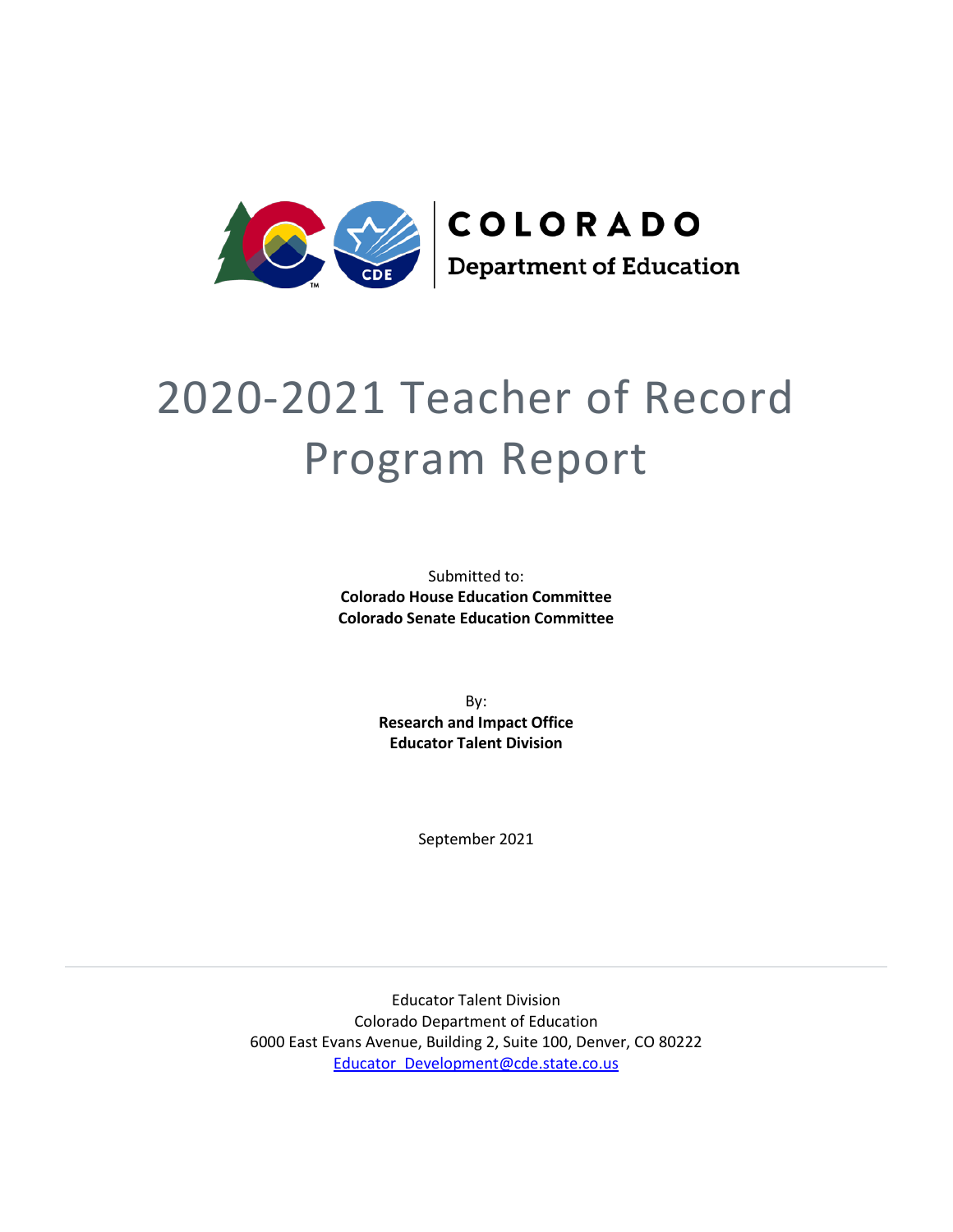

# Table of Contents

| <b>Executive Summary</b>                                | 3  |  |  |  |  |  |  |
|---------------------------------------------------------|----|--|--|--|--|--|--|
| Background                                              |    |  |  |  |  |  |  |
| Teacher of Record License and Teacher of Record Program |    |  |  |  |  |  |  |
| Participant Information                                 |    |  |  |  |  |  |  |
| Conclusion                                              |    |  |  |  |  |  |  |
| Introduction                                            | 5  |  |  |  |  |  |  |
| Designated Shortage Areas                               |    |  |  |  |  |  |  |
| <b>Teacher of Record License</b>                        |    |  |  |  |  |  |  |
| Teacher of Record Program                               |    |  |  |  |  |  |  |
| Program Participation                                   |    |  |  |  |  |  |  |
| <b>Teacher of Record Program</b>                        | 6  |  |  |  |  |  |  |
| Program Information                                     |    |  |  |  |  |  |  |
| Participant Information                                 |    |  |  |  |  |  |  |
| Participant Outcomes                                    |    |  |  |  |  |  |  |
| Conclusion                                              | 10 |  |  |  |  |  |  |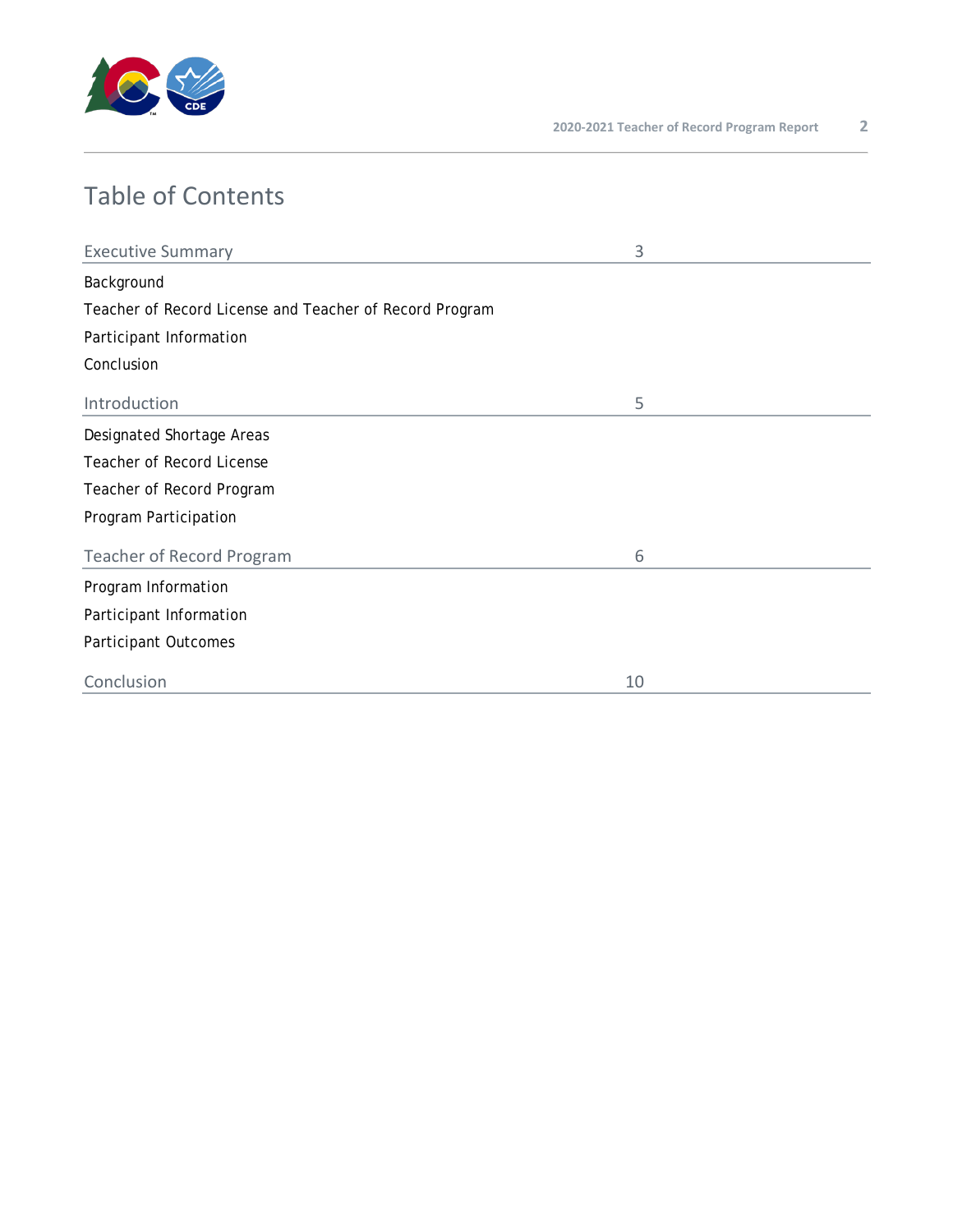

## **Executive Summary**

The Teacher of Record License and Teacher of Record Program were created in 2018. C.R.S. 22-60.5-201(1)(a.5) and C.R.S. 22-60.5-208.7. <sup>[1](#page-9-0)</sup> They were designed to decrease the teacher shortage in Colorado by creating a unique pathway to licensure that meets the needs of individual communities. The purpose of this pathway to licensure is to provide districts, boards of cooperative services (BOCES), and charter schools with a means to partner with traditional educator preparation programs to fill critical teacher shortages. The 2019-2020 school year was the first year for which there were Teacher of Record License holders and Teacher of Record Program participants.

#### **Background**

During the summer and fall of 2017, the Colorado Department of Education (CDE or Department) and the Colorado Department of Higher Education (CDHE) conducted an in-depth study of teacher shortages throughout the state. In response to documented teacher shortages, the legislature passed multiple initiatives aimed at alleviating these shortages. These included the Teacher of Record License and Teacher of Record Program, which create a recruitment pathway for districts, BOCES, and/or charter schools to hire individuals as teachers of record while completing the last 36 or fewer credit hours of their traditional undergraduate teacher preparation program. [2](#page-9-1) This initiative aims to address teacher shortages by developing a recruitment and placement pipeline that enhances experiential training and preparation of teachers, customizes that training to the needs of individual communities, and increases the demographic representativeness of teachers in public schools across the state.

## **Teacher of Record License and Teacher of Record Program**

The Teacher of Record License is designed for individuals who do not hold a bachelor's degree and are in an undergraduate traditional teacher preparation program at an approved Colorado institution of higher education.[3](#page-9-2) Under the Teacher of Record license, an individual can become the teacher of record in their own classroom while completing up to the remaining 36 credit hours of their teacher preparation program.

In order to qualify for a Teacher of Record License, individuals must be enrolled in a Teacher of Record Program. For the Teacher of Record Program, the hiring district/BOCES/charter school and the institution of higher education must collaboratively create an individualized program for the candidate to complete their teacher preparation program while employed as the teacher of record. Both the district/BOCES/charter school and institution of higher education are responsible for providing support services and training.

### **Participant Information**

There were eight Teacher of Record Program participants for the 2020-2021 school year. The eight Teacher of Record Program participants taught in seven different rural and small rural school districts across the state and attended Colorado-approved teacher preparation programs at four different institutions of higher education (IHEs). Seven of the eight Teacher of Record participants finished their program within its defined time, and five of those who finished their program plan on returning to teach at the same district for the 2021-2022 school year. Demographically, the distribution of participants' race/ethnicity is similar to the statewide distribution of teacher race/ethnicity, which has a shortage of teachers of color.<sup>[4](#page-10-0)</sup> The distribution of 2020-2021 participants' gender is similar to that of Colorado's teacher population in that there are more women than men, which is not reflective of the relatively even gender distribution at the state level.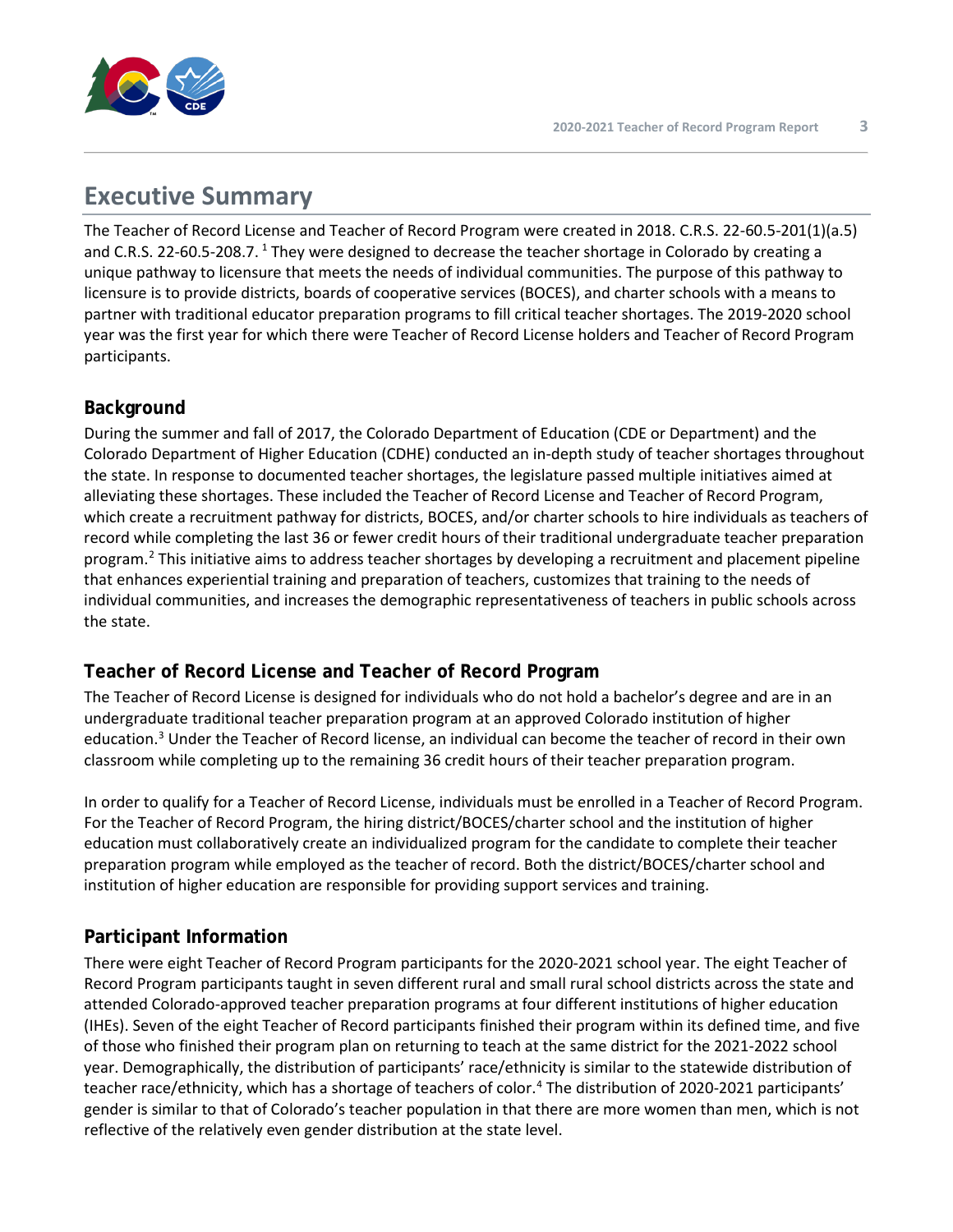

#### **Conclusion**

The pathway to licensure created by the Teacher of Record License and Teacher of Record Program allowed districts to fill teaching positions in critical shortage areas that otherwise may have remained vacant while providing customized training and preparation to participants. During the 2020-2021 school year, there were eight Teacher of Record Program participants, all of whom filled rural shortages.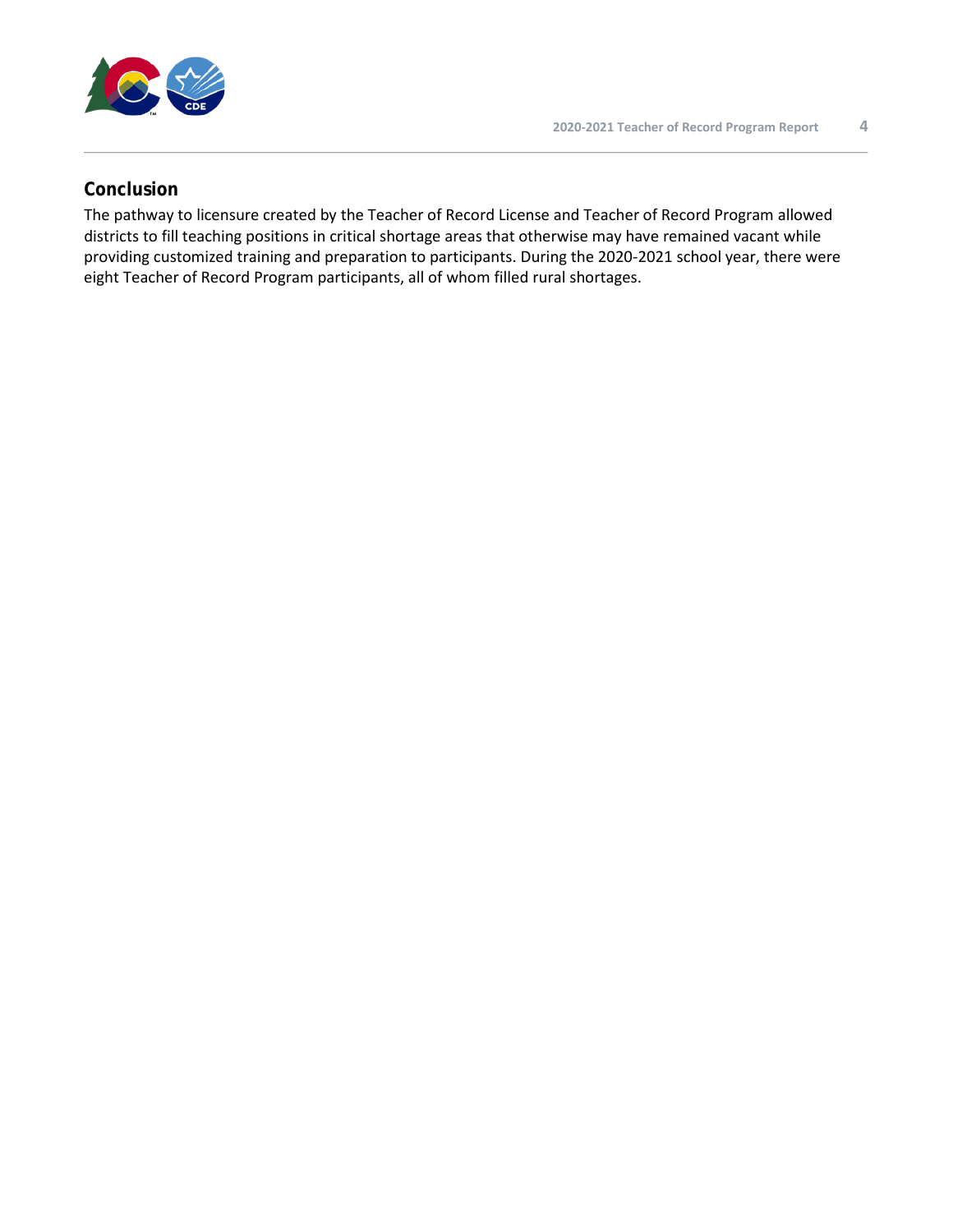

## Introduction

The Teacher of Record License and Teacher of Record Program were created during the 2018 legislative session to address the teacher shortage in the state by developing a new pipeline for the recruitment and placement of teachers. C.R.S. 22-60.5-201(1)(a.5) and C.R.S. 22-60.5- 208.7.<sup>[5](#page-10-1)</sup> When a school district, BOCES, or charter school is in need of a licensed teacher in a designated shortage area, and no qualified applicants have applied for the position, this pathway may be used to fill the position.

#### **Designated Shortage Areas**

Colorado's shortage areas are determined annually through the mandatory Educator Shortage Survey.[6](#page-10-2) The shortage areas identified for the 2020-2021 school year for which one was eligible to have a Teacher of Record license<sup>[7](#page-10-3)</sup> were: Rural (PK-12), Art (PK-12), Business (7-12), Early Childhood (PK-3), English as a Second Language (PK-12), Mathematics (7- 12), Music (PK-12), and Science (7-12).

#### **Teacher of Record License**

The Teacher of Record License is designed for individuals who do not hold a bachelor's degree and are in an approved undergraduate traditional teacher preparation program at an institution of higher education.<sup>[8](#page-10-4)</sup> Under the Teacher of Record License, individuals can be employed in a shortage area as the teacher of record in their own classroom while completing up to the remaining 36 hours of their teacher preparation program. In order to be eligible for a Teacher of Record License, individuals must be enrolled in a Department-approved Teacher of Record Program. Licenses are valid for two years and can be renewed once if the holder does not complete a bachelor's degree due to unforeseen circumstances.

### **Teacher of Record Program**

The Teacher of Record Program is an individualized one- or two-year program for candidates to complete their teacher preparation while employed as the teacher of record. Each Teacher of Record Program is created collaboratively between the hiring school district, BOCES, or charter school and the approved Colorado institution of higher education in which the individual is enrolled. Programs must include direct supervision by mentor teachers, performance evaluations, and teacher preparation program or other supports to help the teacher of record meet licensure requirements. Both the district/BOCES/charter school and Colorado institution of higher education are responsible for providing such support services and training. All Teacher of Record Programs must be approved by the Department in order for the individual to be eligible to apply for a Teacher of Record License.

#### **Teacher of Record Program**

- The Teacher of Record Program and Teacher of Record License allow individuals to complete their teacher preparation program while employed as the teacher of record.
- To be eligible for a Teacher of Record License, an individual must:
	- o Have no more than 36 credit hours remaining to complete their bachelor's degree requirements;
	- o Have not completed the required field work;
	- o Participate in a Teacher of Record Program; and
	- o Be employed in a position aligned to their licensure program and in which there is a critical teacher shortage.
- Critical shortage areas for the 2020-2021 school year for which one was eligible to have a Teacher of Record License were:
	- o Rural (PK-12);
	- o Art (PK-12);
	- o Business (7-12);
	- o Early Childhood (PK-3);
	- o English as a Second Language (PK-12);
	- o Mathematics (7-12);
	- o Music (PK-12); and
	- o Science (7-12).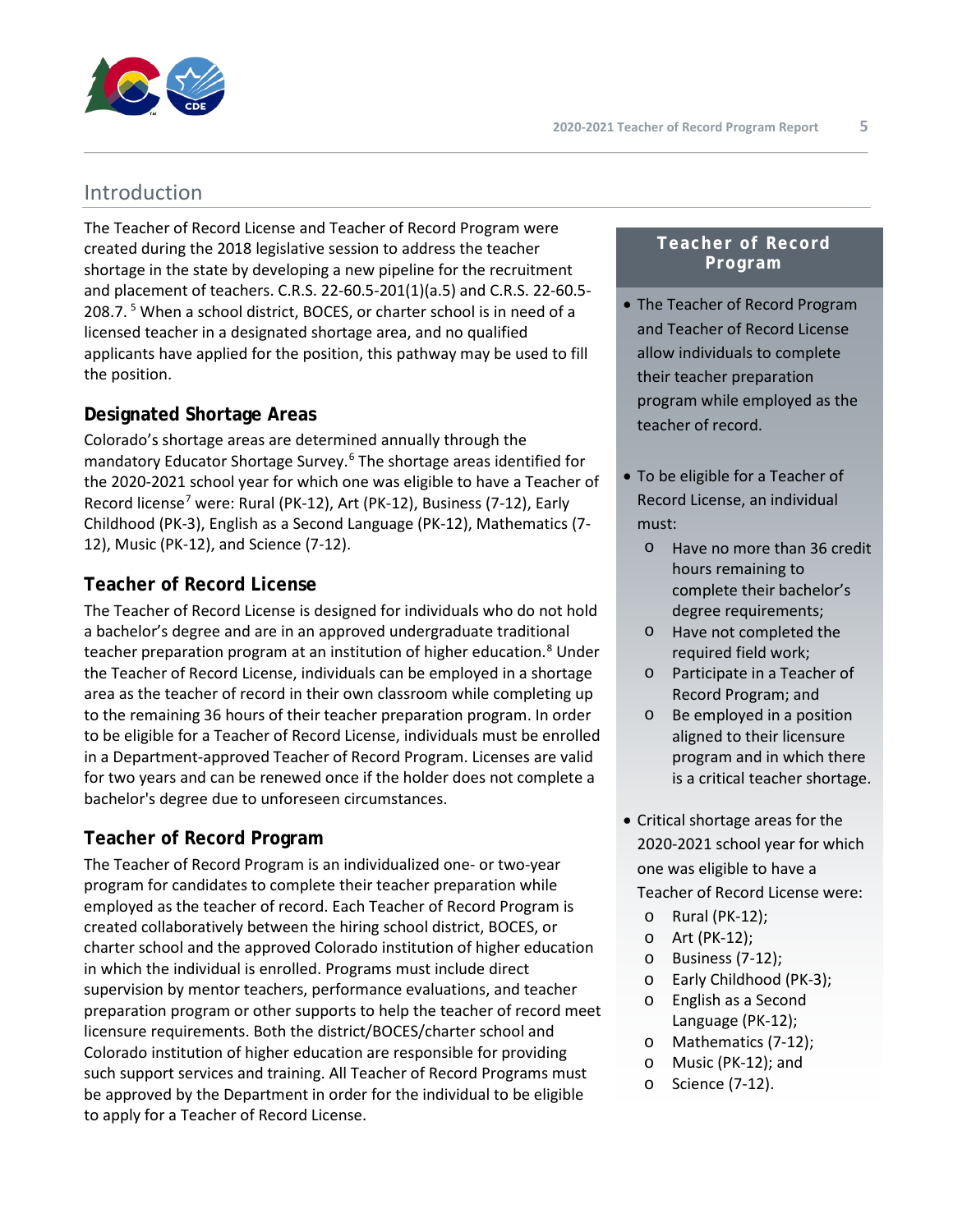

#### **Program Participation**

The 2020-2021 school year is the second year for which there were Teacher of Record Program Participants and thus Teacher of Record License holders. Over the course of the 2020-2021 school year, the Department received ten inquiries regarding the Teacher of Record Program. Of those, nine Teacher of Record Programs were submitted for approval. Nine plans were approved, and eight individuals for which a plan was approved participated in Teacher of Record Programs.<sup>[9](#page-10-5)</sup>

## Teacher of Record Program

#### **Program Information**

The eight Teacher of Record Program participants were employed by seven different districts across the state and attended four different institutions of higher education. All seven of the districts employing an individual in a Teacher of Record Program are identified as rural or small rural districts.<sup>[10](#page-10-6)</sup> Figure 1 below highlights the districts with a Teacher of Record Program participant for the 2020-2021 school year.

#### **FIGURE 1: School Districts with Teacher of Record Programs in 2020-2021**



Colorado School District Map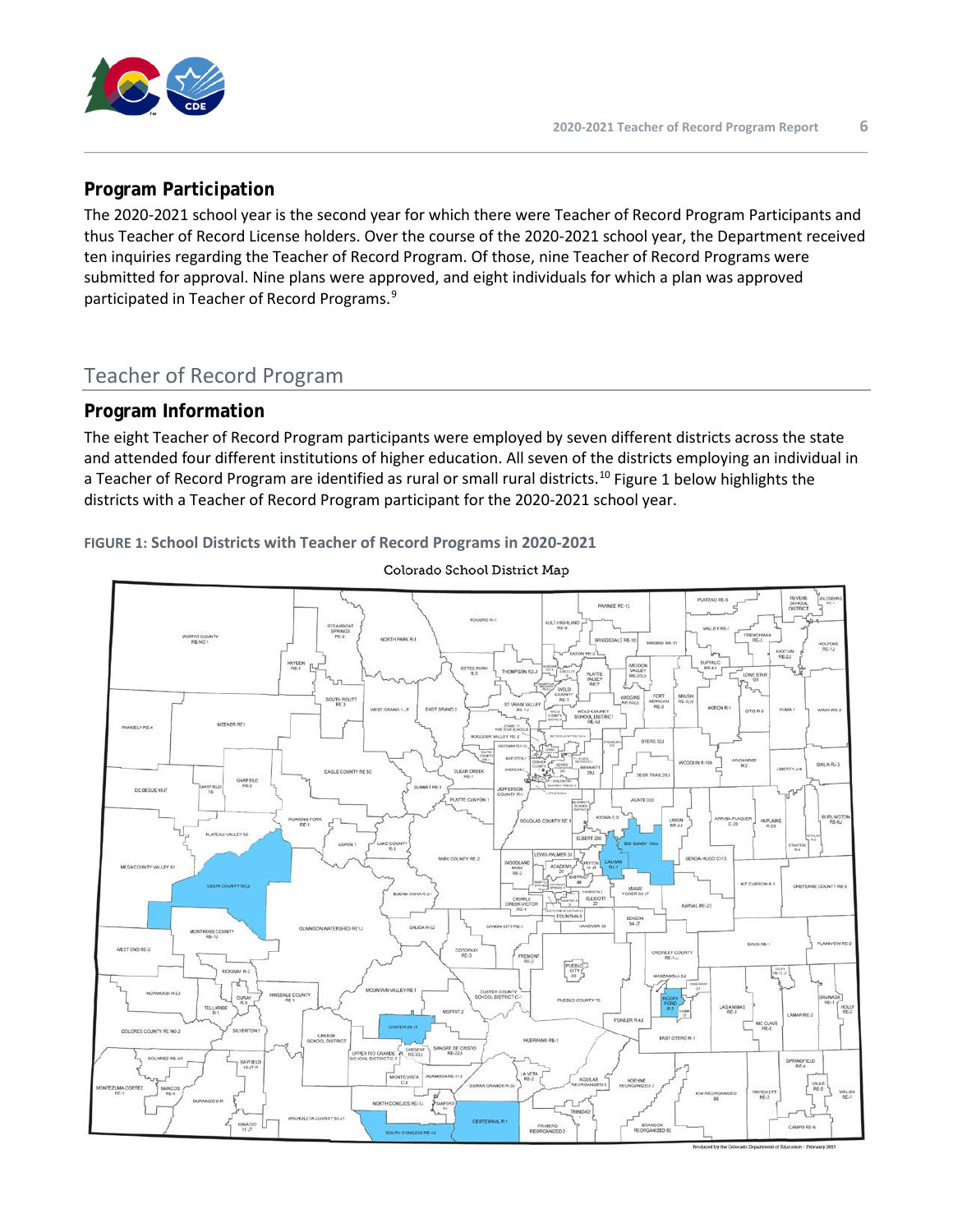Although Teacher of Record Programs may last up to two years, all eight participants' programs varied in length from one semester to one academic year. Of the designated shortage areas, all eight participants filled positions in rural or small rural school districts; five participants filled elementary positions, two filled secondary English positions, and one filled a secondary social studies position. In their roles as the teacher of record, participants instructed 324 students<sup>11</sup> from first to twelfth grade. Five participants instructed students in a single grade level, while the remaining three participants taught students across multiple grade levels.

|                         | Institute of<br><b>Higher</b><br><b>Education</b>      | <b>School</b><br><b>District</b> | Shortage<br>Area | <b>Teacher of</b><br><b>Record License</b><br><b>Endorsement</b> | <b>School Level</b>         | Program<br>Length        |
|-------------------------|--------------------------------------------------------|----------------------------------|------------------|------------------------------------------------------------------|-----------------------------|--------------------------|
| <b>Participant</b><br>A | University of<br>Colorado -<br><b>Colorado Springs</b> | <b>Big Sandy</b><br>100J         | Rural (PK-12)    | Elementary<br>Education (K-6)                                    | Elementary<br>School (PK-5) | 1 year                   |
| Participant<br>B        | Adams State<br>University                              | Center 26 JT                     | Rural (PK-12)    | Elementary<br>Education (K-6)                                    | Elementary<br>School (PK-5) | 1 year                   |
| Participant<br>C        | University of<br>Colorado -<br><b>Colorado Springs</b> | Calhan RJ-1                      | Rural (PK-12)    | Elementary<br>Education $(K-6)^{12}$                             | Elementary<br>School (PK-5) | 1 year                   |
| Participant<br>D        | <b>Adams State</b><br>University                       | Centennial<br>$R-1$              | Rural (PK-12)    | Social Studies<br>Education (7-12)                               | All Grades<br>$(PK-12)$     | 1 year                   |
| <b>Participant</b><br>Е | Colorado Mesa<br>University                            | <b>Delta</b><br>County 50(J)     | Rural (PK-12)    | English Language<br>Arts (7-12)                                  | Middle<br>School (6-8)      | $\mathbf{1}$<br>semester |
| Participant             | Adams State<br>University                              | South<br>Conejos RE-<br>10       | Rural (PK-12)    | English Language<br>Arts (7-12)                                  | High School<br>$(9-12)$     | 1 year                   |
| <b>Participant</b><br>G | <b>Adams State</b><br>University                       | Center 26 JT                     | Rural (PK-12)    | Elementary<br>Education (K-6)                                    | Elementary<br>School (PK-5) | $\mathbf{1}$<br>semester |
| <b>Participant</b><br>н | University of<br>Colorado -<br>Denver                  | Rocky Ford<br>$R-2$              | Rural (PK-12)    | Elementary<br>Education (K-6)                                    | Primary<br>School (K-2)     | 1 year                   |

#### **TABLE 1: Program Information**

### **Participant Information**

Teacher of Record Program participant ages ranged from 20 to 25, and six out of eight program participants graduated from a Colorado high school. All participants in the Teacher of Record Program entered their program while in their final, or senior, year of their undergraduate program. Although some had only their student teaching requirement remaining, many others had additional courses to complete in addition to student teaching. The number of credit hours that participants needed to complete in order to finish their undergraduate program ranged from 12 to 36 credit hours.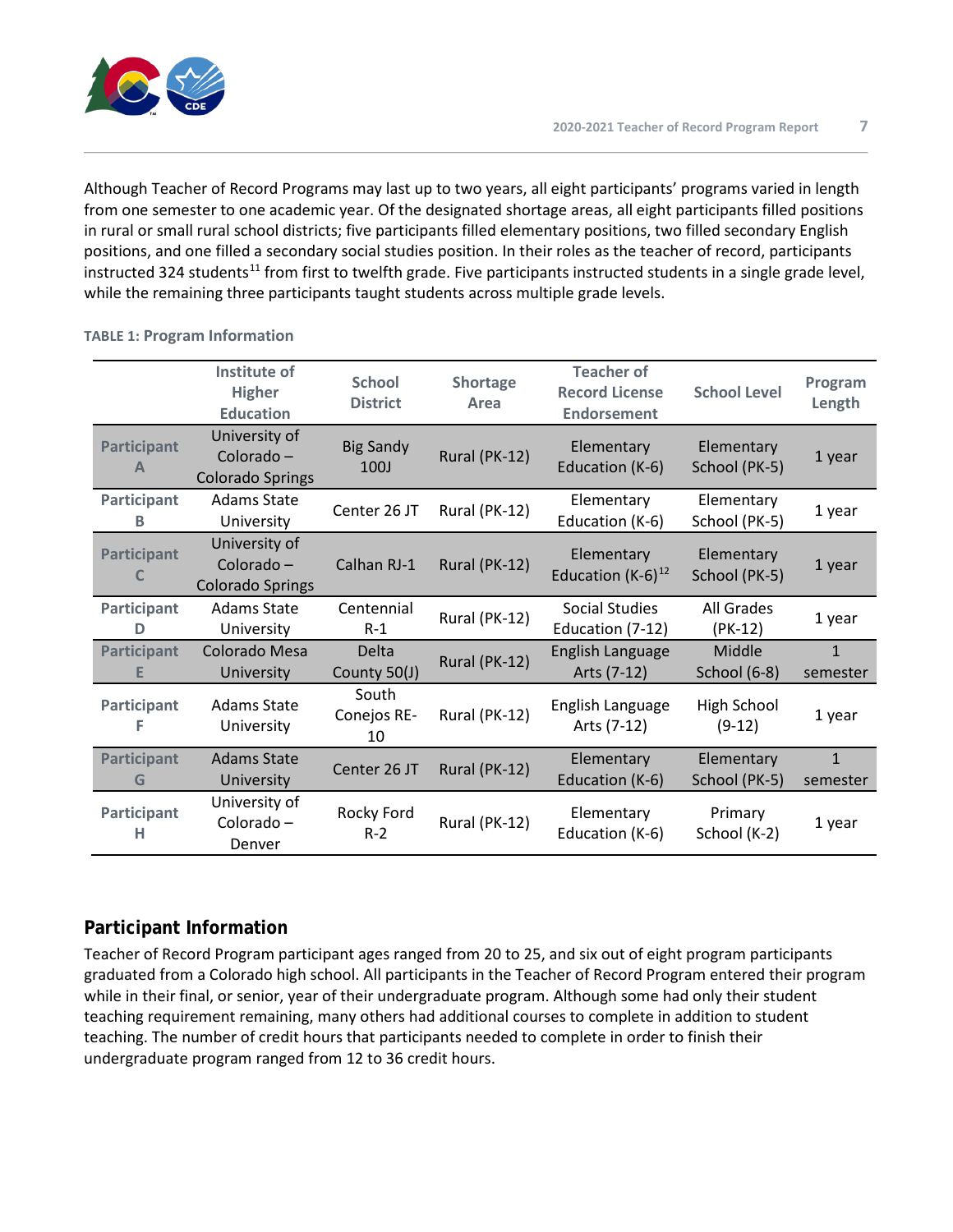



#### **FIGURE 2: Credit Hours Needed by Teacher of Record Program Participants by Type of Courses Remaining**

In order to gauge the Teacher of Record Program's impact on the recruitment of demographically underrepresented groups to the teaching profession, Teacher of Record Program candidates' demographic information is considered in comparison to the demographics of all Colorado teachers<sup>[13](#page-10-9)</sup> and the state population<sup>[14](#page-10-10)</sup>. As shown in Figure 3, by comparing the distribution of race/ethnicity for the state with the distribution of race/ethnicity for all Colorado teachers, it is apparent that people of color are underrepresented in the teaching profession in Colorado.<sup>[15](#page-10-11)</sup> Similar to the state's teacher population, the majority of Teacher of Record Program participants (six of eight) identify as white, with those identifying as Hispanic/Latino (two of eight) comprising the second largest racial/ethnic group. Given the small number of Teacher of Record Program participants, it is not possible to definitively determine the Teacher of Record Program's impact on the recruitment of demographically underrepresented groups to the teaching profession.



#### **FIGURE 3: Distribution of Teacher Race and Ethnicity**

*\*\*The 'Other' category is only available for the state population data.*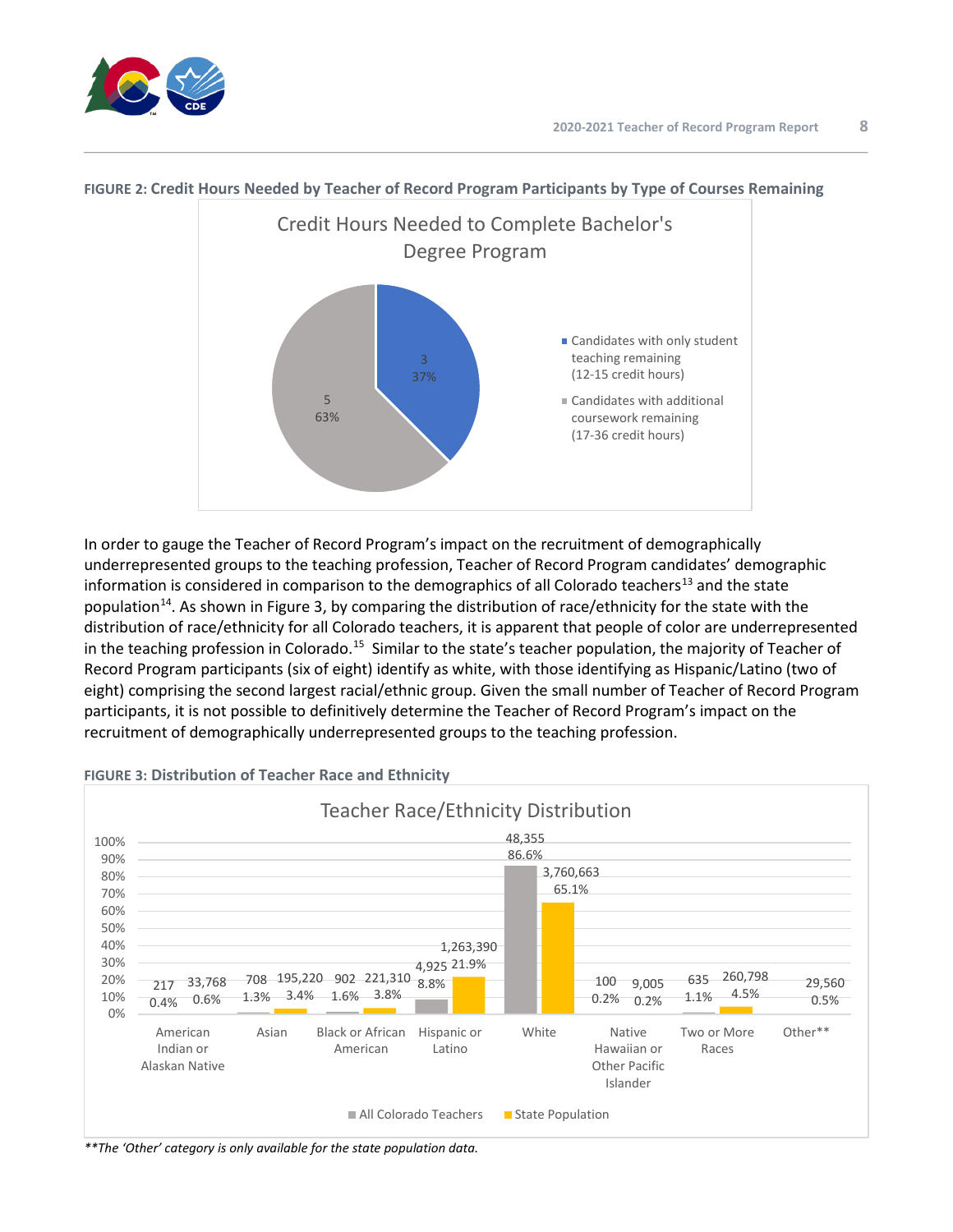

The gender distribution of Teacher of Record Program participants is similar to that of all Colorado teachers, in that there is an overrepresentation of females in comparison to the overall state population.<sup>[16](#page-10-12)</sup> This is different from what was observed in 2019-2020 where Teacher of Record Program participants' gender was more evenly distributed between men and women than it was among all Colorado teachers. As mentioned regarding race/ethnicity data, the small number of Teacher of Record Program participants means it is not possible to conclusively determine the Teacher of Record Program's impact on recruiting demographically underrepresented groups to the teaching profession.



**FIGURE 4: Distribution of Teacher Gender**

\*The number of males and females is not included at the state population level as the percentages represent estimates based on the American Community Survey.[17](#page-10-13)

#### **Participant Outcomes**

Seven of the eight 2020-2021 Teacher of Record Program participants completed their Teacher of Record Program within the defined period of their program, and all eight participants completed their bachelor's degree within that time. The one individual who did not complete their Teacher of Record Program but did complete their bachelor's degree chose to graduate with their bachelor's degree without completing the necessary requirements to be recommended for initial teacher licensure. As shown in Figure 5, the majority of 2020-2021 Teacher of Record Program participants were rated Effective on their district performance evaluation.<sup>[18](#page-10-14)</sup> Five of the eight participants are planning on returning to teach in the same district for the 2021-2022 school year.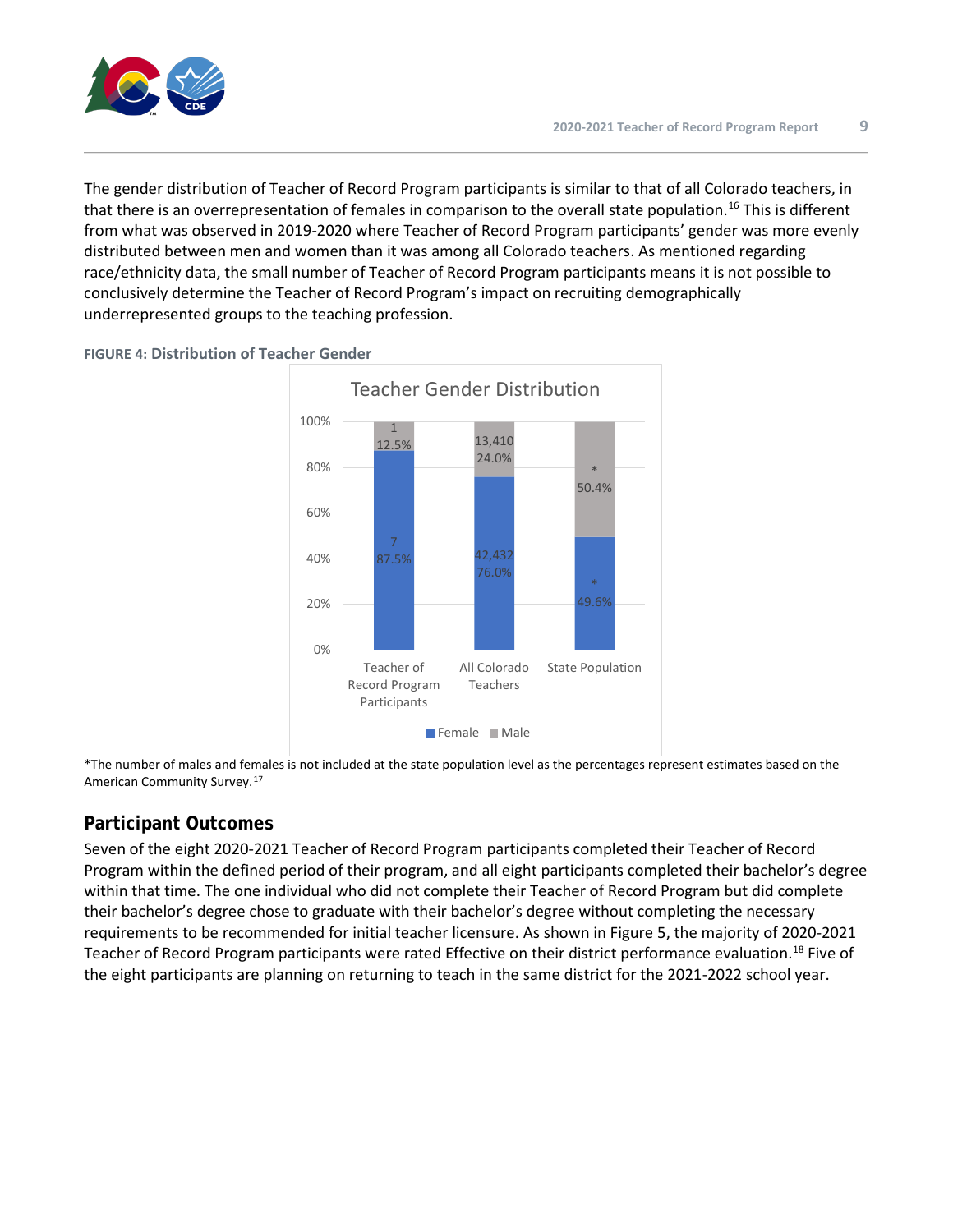



#### **FIGURE 5: Distribution of Overall Performance Evaluation Ratings**

Regarding the 2019-2020, or prior year, cohort of Teacher of Record Program participants, all seven served as regular classroom teachers in Colorado during the 2020-2021 school year. Five of the seven continued working in the same district and school where they completed their Teacher of Record Programs, one remained in the same district but in a different school, and one worked in a different district and school. Six of the seven advanced their Teacher of Record License to an initial teacher license for the 2020-2021 school year, while one chose to remain authorized under the Teacher of Record License.[19](#page-10-15)

## Conclusion

The Teacher of Record License and Program provide an avenue for local education providers to recruit new teachers for critical shortage areas when there are no qualified applicants available by working in collaboration with institutions of higher education to meet local needs. During the 2020-2021 school year, eight individuals participated in a Teacher of Record Program. Participants were hired by seven different rural or small rural school districts across the state and attended four different institutions of higher education. This license and program allowed school districts to fill vacancies in critical shortage areas that may have otherwise remained vacant. All programs were for one semester or one year, and one hundred percent of participants completed their bachelor's degree within that time although one participant did not complete their Teacher of Record Program. As with the 2019-2020 racial/ethnic distribution of program participants, the racial/ethnic distribution of 2020-2021 program participants closely mirrors that of the state's teacher population. However, there are too few participants to determine if the program has had an impact on the recruitment of demographically underrepresented racial/ethnic and gender groups. Additional years of data would allow for more definitive conclusions to be drawn.

## Endnotes

<span id="page-9-0"></span><sup>&</sup>lt;sup>1</sup> The Grow Your Own Educator Program was created in tandem with the Teacher of Record License as an alternative to the Teacher of Record Program. The Grow Your Own Educator Program, comprised of all the same requirements as the Teacher of Record Program, also provided grant funding for the individual's tuition in exchange for three years of service in the district/BOCES/charter school after program completion. However, no qualified candidates applied for the program, and the program was repealed during the 2020 legislative session.

<span id="page-9-1"></span><sup>2</sup> See end note 1.

<span id="page-9-2"></span><sup>&</sup>lt;sup>3</sup> The process of educator preparation program approval and re-authorization for institutions of higher education is carried out collaboratively by the Colorado Department of Higher Education and Colorado Department of Education and includes initial approval and re-authorization not more than once every five years. Initial approval and re-authorization are required for any institution offering